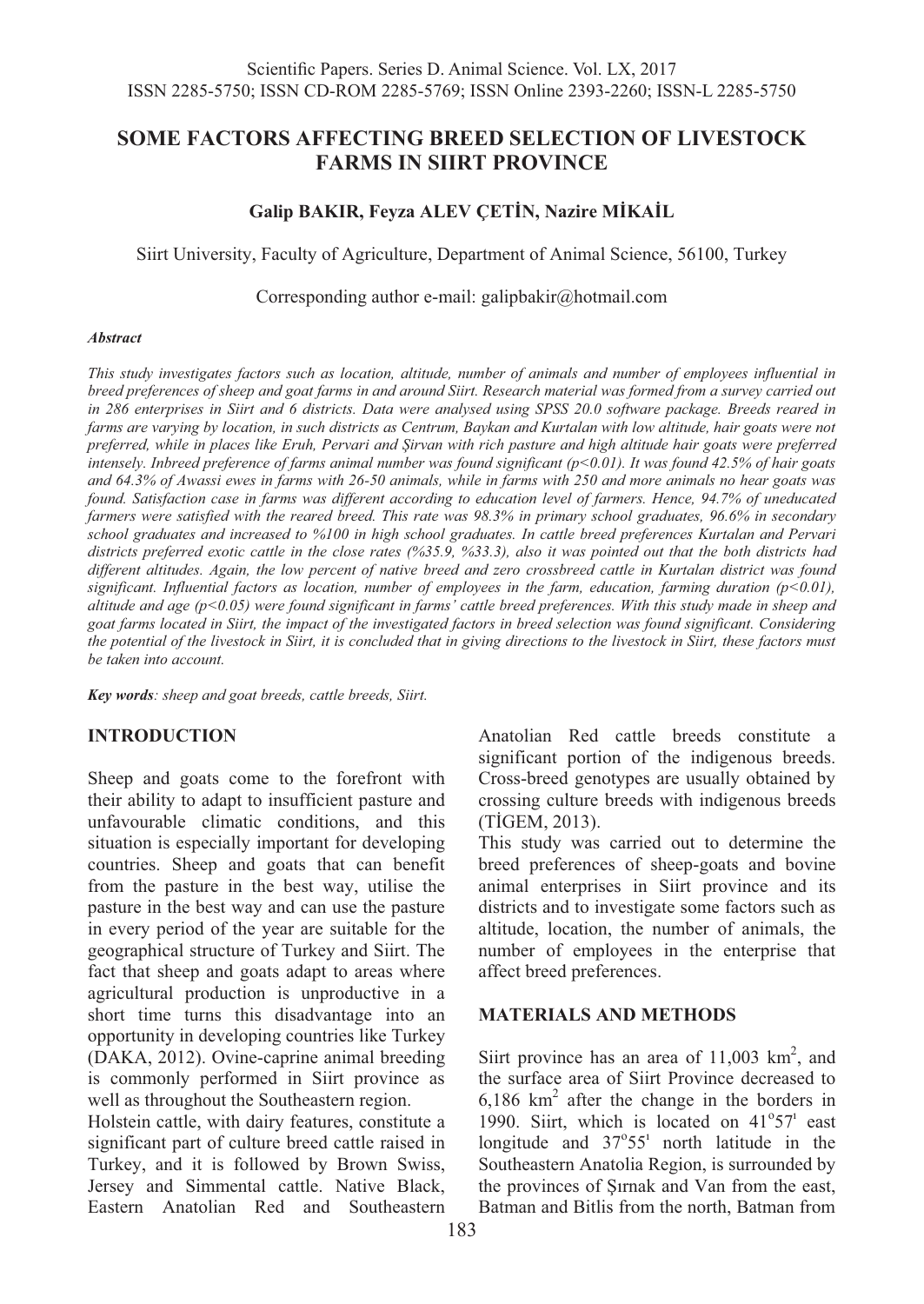the west, Mardin and Şırnak from the south (Figure 1). Most of the province's territories are covered with mountains. The Muş South Mountains in the north and the Siirt East Mountains in the east are the mountain ranges that form the natural borders of the province.



Figure 1. The map of Siirt Province (Saygılı, 2015)

The villages representing the provinces to determine the breed preferences of the livestock owners were determined by the opinion of veterinarians working in the region. The 57 villages surveyed and 286 questionnaires were determined to best represent the districts of Merkez, Kurtalan, Baykan, Pervari, Eruh, Şirvan and Tillo in Siirt province. Data were collected by questionnaire during May - December 2015 period from migration and permanent livestock enterprises registered in Siirt region. The questionnaire forms prepared for the purpose of the research were filled in personally by the researchers themselves. Survey analysis was performed by SPSS Statistical package version 20.0.

### **RESULTS AND DISCUSSIONS**

Location, the number of animals, the number of workforce in the enterprise, and altitude were determined to be significant factors in the breed selection of enterprises  $(p<0.01)$ . Hair goat is not preferred in districts such as Merkez (Central), Baykan and Kurtalan, which are lower in altitude than the other districts. However, hair goat is preferred more intensively in regions such as Pervari, Şirvan and Eruh, which are high in altitude and rich in pasture. While Awassi sheep are raised intensively in Baykan district, it is observed that Hamdani sheep are raised only by 5.6% in this district.

Hamdani sheep are raised in Şirvan, Pervari and Eruh districts, which are relatively high in altitude compared to the others and rich in pasture.

The number of animals is observed to be a significant factor in the breed preference of enterprises. While hair goat (42.5%) and Awassi sheep (64.3%) are intensively present in enterprises with 26-50 animals, hair goat is not present in enterprises with the number of animals over 250.

Since Hamdani sheep are the most preferred breed in the region, it is present in all groups although it is intensively raised in herds with 51-100 animals by 31.5% (Table 1). In a study carried out in Van province, while hair goat is raised in ovine-caprine animal enterprises by 79.68%, Norduz goat is raised by 20.32% (Karakuş and Akkol, 2013).

Table 1. The effect of location and animal numbers to the breed of sheep and goats of Siirt Province

|         |               |          |        |                | Location** |              |          |          |       |          |           |              | Animal number** |                |                  |       |
|---------|---------------|----------|--------|----------------|------------|--------------|----------|----------|-------|----------|-----------|--------------|-----------------|----------------|------------------|-------|
|         |               | Centre   | Baykan | Sirvan         | Pervari    | Tillo        | Eruh     | Kurtalan | Total | $0 - 25$ | $26 - 50$ | $51-$<br>100 | $101 -$<br>250  | $251 -$<br>500 | 500 and<br>above | Total |
| Hair    | N             | ◠        | ↑      | $\overline{ }$ | 15         | $\mathbf{0}$ | 11       | 3        | 40    | 6        | 17        | 9            | 8               | $\Omega$       |                  | 40    |
| goat    | $\frac{0}{0}$ |          |        | 17.5           | 37.5       | $\Omega$     | 27.5     | 7.5      | 100   | 15       | 42.5      | 22.5         | 20              | $\Omega$       |                  | 100   |
| Awassi  | N             |          | 12     | 2              | $\Omega$   | $\Omega$     | $\Omega$ | $\Omega$ | 14    | 2        | 9         |              | C               | $\Omega$       |                  | 14    |
|         | $\frac{0}{0}$ | $\theta$ | 85.7   | 14.3           | $\Omega$   | $\Omega$     | $\Omega$ | $\Omega$ | 100   | 14.3     | 64.3      | 7.1          | 14.3            | $\Omega$       |                  | 100   |
| Hamdani | N             | 23       | 13     | 48             | 58         | 11           | 41       | 38       | 232   | 14       | 60        | 73           | 48              | 19             | 18               | 232   |
| hybrid  | $\frac{0}{0}$ | 9.9      | 5.6    | 20.7           | 25         | 4.7          | 17.7     | 16.4     | 100   | 6        | 25.9      | 31.5         | 20.7            | 8.2            | 7.8              | 100   |
| Total   | N             | 25       | 27     | 57             | 73         | 11           | 52       | 41       | 286   | 22       | 86        | 83           | 58              | 19             | 18               | 286   |
|         | $\%$          | 8.7      | 9.4    | 19.9           | 25.5       | 3.8          | 18.2     | 14.3     | 100   | 7.7      | 30.1      | 29           | 20.3            | 6.6            | 6.3              | 100   |

\*\*:p<0.01, \*:p<0.05 significance level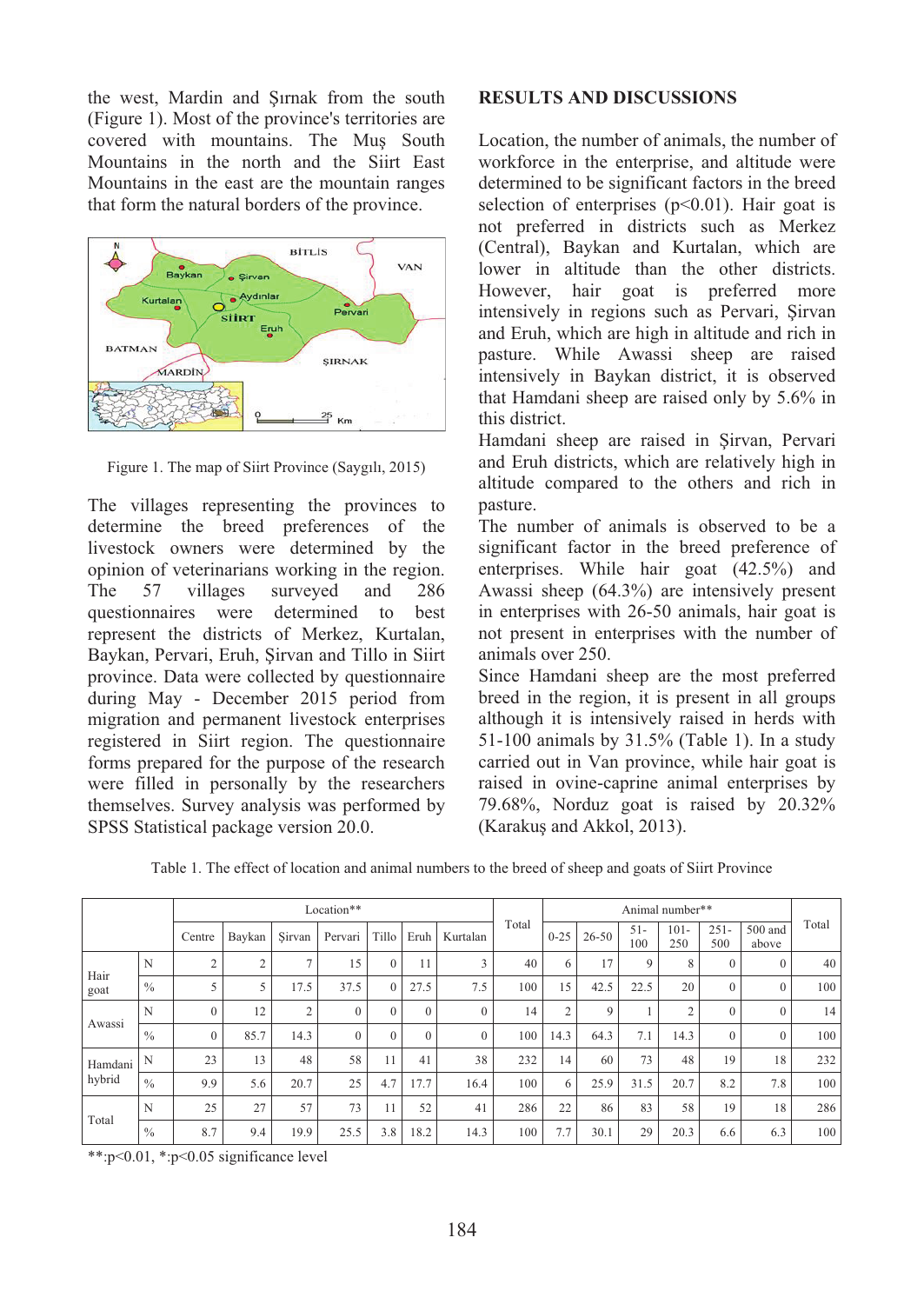Altitude is an important factor in breed preference  $(p<0.01)$ . According to this, hair goat is grown intensely (42.5%) in the 1312- 1590 m altitude enterprises, whereas there are no Awassi sheep in the enterprises at this altitude. While Hamdani sheep was grown at 35.8% at this altitude, it has been determined that there are different rates at each altitude.

While hair goat is grown at 52.5% in the enterprises where the number of employees is 1-2, hair goat breeding rate decreases as the number of employees increases and sheep rate increases rapidly. While Awassi sheep breeding centred in the number of employees with 5-6 employees, Hamdani breeding is centred in 1-4 groups (Table 2).

|                |               |         |          | Altitude** |           |           | Total |         |         | Employee numbers** |          |      |       |
|----------------|---------------|---------|----------|------------|-----------|-----------|-------|---------|---------|--------------------|----------|------|-------|
|                |               | 475-753 | 754-1032 | 1033-1311  | 1312-1590 | 1591-1869 |       | $1 - 2$ | $3 - 4$ | $5 - 6$            | $7 - 8$  | $9+$ | Total |
| Hair goat      | N             | 4       | 10       | 9          | 17        | $\theta$  | 40    | 21      | 11      | 6                  | C        | 2    | 40    |
|                | $\frac{0}{0}$ | 10      | 25       | 22.5       | 42.5      | $\theta$  | 100   | 52.5    | 27.5    | 15                 | $\Omega$ | 5    | 100   |
| Awassi         | N             | 12      | $\theta$ | ◠          |           | $\theta$  | 14    |         | 3       | $\overline{ }$     |          | 3    | 14    |
|                | $\%$          | 85.7    | $\theta$ | 14.3       | $\theta$  | $\theta$  | 100   | 7.1     | 21.4    | 50                 | $\Omega$ | 21.4 | 100   |
| Hamdani hybrid | N             | 26      | 78       | 36         | 83        | 9         | 232   | 90      | 84      | 33                 | 11       | 14   | 232   |
|                | $\%$          | 11.2    | 33.6     | 15.5       | 35.8      | 3.9       | 100   | 38.8    | 36.2    | 14.2               | 4.7      | 6    | 100   |
| Total          | N             | 42      | 88       | 47         | 100       | 9         | 286   | 112     | 98      | 46                 | 11       | 19   | 286   |
|                | $\frac{0}{0}$ | 14.7    | 30.8     | 16.4       | 35        | 3.1       | 100   | 39.2    | 34.3    | 16.1               | 3.8      | 6.6  | 100   |

Table 2. The effect of altitude and employee numbers to the breed of sheep and goats of Siirt Province

\*\*:p<0.01, \*:p<0.05 significance level

Breeders' satisfaction with the current breeds in their enterprises was examined. Accordingly, while 97.2% of the breeders expressed satisfaction with the current breeds, only 2.8% of them said that they were not satisfied. The state of satisfaction in enterprises differed by the educational levels of managers. Accordingly, while 94.7% of managers without education were satisfied with the breed they raised, this ratio increased to 98.3% in primary school, 96.6% in secondary school and 100% in high school. Furthermore, satisfaction varied by the level of altitude at which the enterprises were located. While all managers at low altitudes (475-753 m) were satisfied with the breed they raised, the state of satisfaction decreased to 94% when the altitude level increased to 1312-1590 m. Managers' states of dissatisfaction with the breed they raised were examined. Accordingly, while the yield problem ranked first by 88.9%, feed supply and price were determined to be the second factor by 11.1%.

While Kurtalan and Pervari districts preferred culture breed in the preference of cattle breeds at close ratios (35.9%, 33.3%), it was remarkable that both districts were different from each other in terms of the settlement. It was also found to be significant that Kurtalan district did not demand cross breeds and demanded indigenous breeds at a low rate. The fact that indigenous breeds are intensively preferred in Eruh district is thought to be associated with the socio-economic nature of the district. It is observed that the demand for culture breeds decreases as the number of employees in the enterprise increases and that the enterprises with 1-2 and 3-4 employees demand culture breeds at most. It was found out that the enterprises demanding cross breeds were intensively the enterprises with 1-2 employees, and that the demand for cross breeds decreased with the increase in the number of employees (Table 3).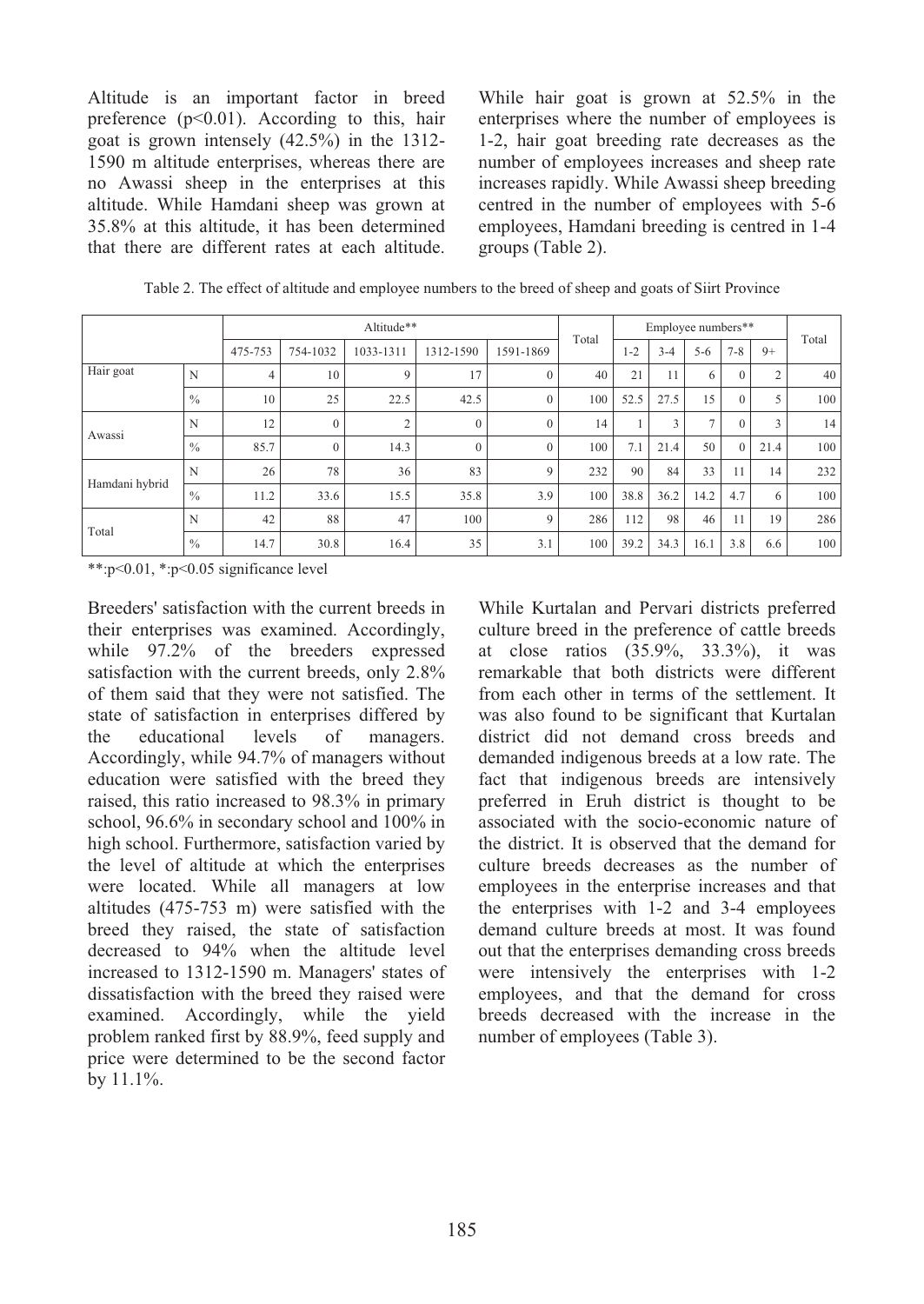|         |               |        |          |        | Location** |          |      |                | Total |         |                | Employee numbers** |          |          | Total |
|---------|---------------|--------|----------|--------|------------|----------|------|----------------|-------|---------|----------------|--------------------|----------|----------|-------|
|         |               | Centre | Baykan   | Sirvan | Pervari    | Tillo    | Eruh | Kurtalan       |       | $1 - 2$ | $3 - 4$        | $5 - 6$            | $7 - 8$  | $9+$     |       |
| Culture | N             |        |          | 13     | 28         | $\sim$   | 3    | 26             | 78    | 29      | 24             | 13                 |          | o        | 78    |
| breed   | $\%$          | 1.3    | 6.4      | 16.7   | 35.9       | 2.6      | 3.8  | 33.3           | 100   | 37.2    | 30.8           | 16.7               | 6.4      | 9        | 100   |
| Hybrid  | N             |        | $\Omega$ |        | 3          | 3        |      | $\mathbf{0}$   | 9     | 6       | $\overline{2}$ | $\Omega$           |          | $\Omega$ | 9     |
|         | $\%$          | 11.1   | $\theta$ | 11.1   | 33.3       | 33.3     | 11.1 | $\mathbf{0}$   | 100   | 66.7    | 22.2           | $\Omega$           | 11.1     | $\Omega$ | 100   |
| Native  | N             | 8      | 10       | 18     |            | $\Omega$ | 37   | $\overline{c}$ | 76    | 25      | 41             | $\mathbf Q$        | $\Omega$ |          | 76 l  |
| breed   | $\frac{0}{0}$ | 10.5   | 13.2     | 23.7   | 1.3        | $\theta$ | 48.7 | 2.6            | 100   | 32.9    | 53.9           | 11.8               | $\theta$ | 1.3      | 100   |
| Total   | N             | 10     | 15       | 32     | 32         | 5        | 41   | 28             | 163   | 60      | 67             | 22                 | 6        | 8        | 163   |
|         | $\frac{0}{0}$ | 6.1    | 9.2      | 19.6   | 19.6       | 3.1      | 25.2 | 17.2           | 100   | 36.8    | 41.1           | 13.5               | 3.7      | 4.9      | 100   |

Table 3. The effect of location and employee numbers to the breed of cattle of Siirt Province

\*\*:p<0.01, \*:p<0.05 significance level

A significant  $(p<0.05)$  relationship was found between the altitude at which the enterprises were located and the preferred breed. Accordingly, culture and cross breeds were determined to be raised in enterprises in the districts such as Pervari and Şirvan with a relatively higher altitude at close ratios. It is observed that indigenous breeds are preferred in enterprises with a very high altitude (1592- 1869 m) at a lower ratio (3.9%) and are generally raised at close ratios in enterprises with other altitudes. When it was taken into account that the educational backgrounds of managers generally consisted of primary,

secondary education graduates and illiterate and that there were only 7 high-school graduate managers, it was found out that 64.1% of those who preferred culture breeds were primary school graduates. The fact that those without education did not raise cross breeds attracted attention (Table 4). In a study in which the breed preferences of feeder cattle enterprises in Ergani district were investigated, while illiterate managers preferred indigenous breeds (48.5%), it was observed that the preference for indigenous breeds increased from primary school to high school  $(52.6\%, 75.0\%$  and 92.3%) (Han and Bakır, 2009).

|         |               |         |          | Altitude*      |           |           |        |                 |                   | Education**         |                |        |
|---------|---------------|---------|----------|----------------|-----------|-----------|--------|-----------------|-------------------|---------------------|----------------|--------|
|         |               | 475-753 | 754-1032 | 1033-1311      | 1312-1590 | 1591-1869 | Total  | Not<br>educated | Primary<br>school | Secondary<br>school | High<br>school | Total  |
| Culture | N             | 6       | 30       | $\overline{7}$ | 32        | 3         | 78     | 15              | 50                | 8                   |                | 78     |
| breed   | $\frac{0}{0}$ | 7.70    | 38.50    | 9.00           | 41.00     | 3.80      | 100.00 | 19.20           | 64.10             | 10.30               | 6.40           | 100.00 |
| Hybrid  | N             |         | 3        |                | 4         | $\Omega$  | 9      | $\Omega$        | 4                 | 4                   |                | 9      |
|         | $\%$          | 11.10   | 33.30    | 11.10          | 44.40     | 0.00      | 100.00 | 0.00            | 44.40             | 44.40               | 11.10          | 100.00 |
| Native  | N             | 16      | 24       | 17             | 16        |           | 76     | 20              | 52                | 3                   |                | 76     |
| breed   | $\frac{0}{0}$ | 21.10   | 31.60    | 22.40          | 21.10     | 3.90      | 100.00 | 26.30           | 68.40             | 3.90                | 1.30           | 100.00 |
| Total   | N             | 23      | 57       | 25             | 52        | 6         | 163    | 35              | 106               | 15                  |                | 163    |
|         | $\frac{0}{0}$ | 14.10   | 35.00    | 15.30          | 31.90     | 3.70      | 100.00 | 21.50           | 65.00             | 9.20                | 4.30           | 100.00 |

Table 4. The effect of altitude and education to the breed of cattle of Siirt Province

\*\*:p<0.01, \*:p<0.05 significance level

The duration of performing animal husbandry was a significant  $(p<0.01)$  factor in breed selection. It was found out that the enterprises with the duration of performing animal husbandry of 41 years and over preferred indigenous breeds. Accordingly, while young breeders do not prefer indigenous breeds, a few of them demand cross breeds. It is observed that the breeders demanding culture breeds are over the age of 25 years (Table 5). In a previous study carried out in Ergani district, the preference for cross breeds in all groups of the duration of performing animal husbandry draws attention, and the young breeders with little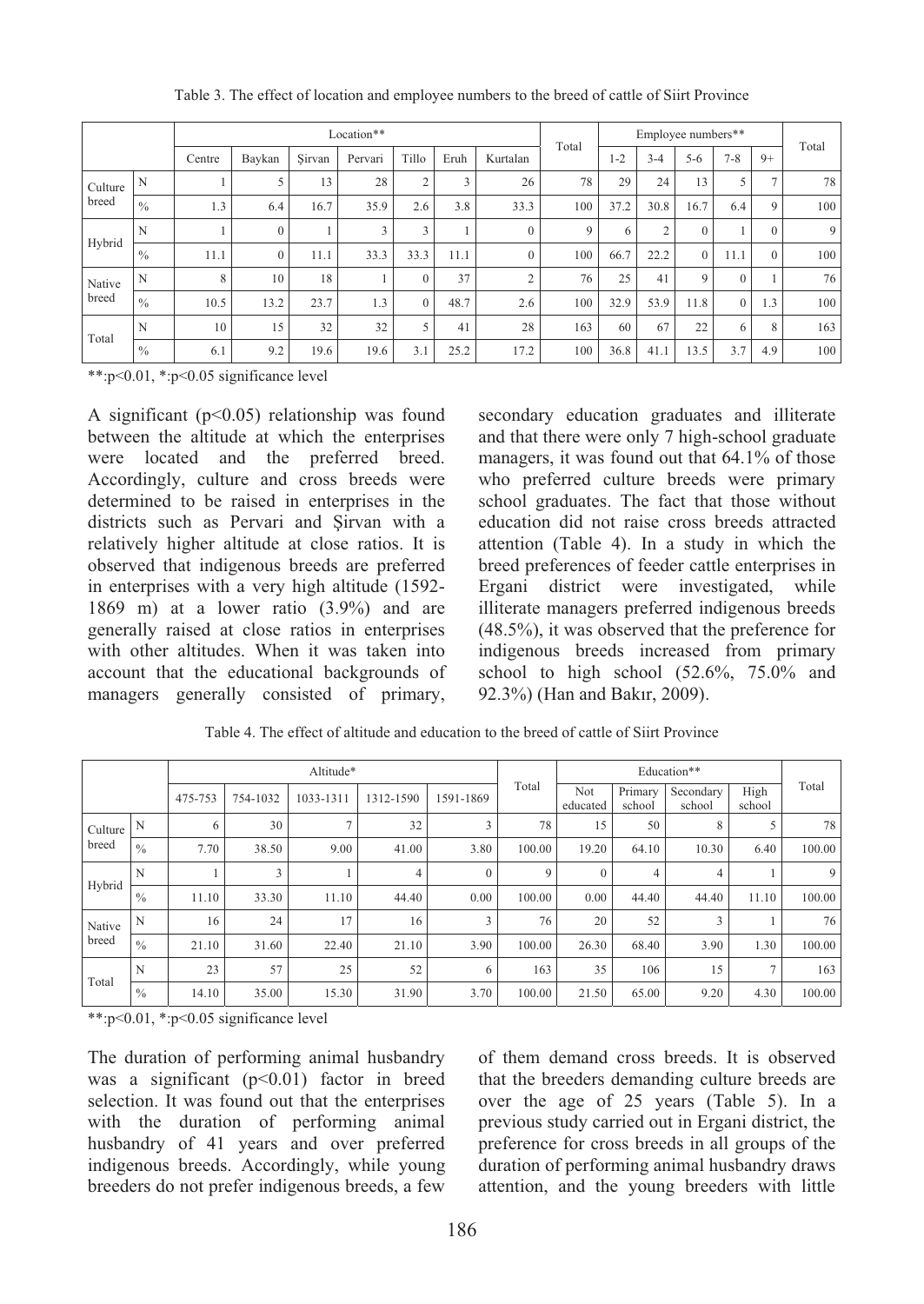experience and those with the experience of 8- 13 years preferred indigenous breeds by 36.4% and 38.1% (Han and Bakır, 2009).In a study carried out in bovine animal enterprises in Muş province, it was determined that the enterprises were engaged in indigenous, cross breeding and culture breeding by 46.9%, 37.2% and 15.9%, respectively (Şeker et al., 2012). The age of managers was found to be a significant factor in the breed preference.

|         |               |                |       |           | Duration of performing animal husbandry ** |          | Total |              |           | $Age*$ |       |              |       |
|---------|---------------|----------------|-------|-----------|--------------------------------------------|----------|-------|--------------|-----------|--------|-------|--------------|-------|
|         |               | $1 - 10$       | 11-20 | $21 - 30$ | $31 - 40$                                  | Above 41 |       | $16 - 25$    | $26 - 36$ | 37-48  | 49-59 | 60 and older | Total |
| Culture | N             |                | 17    | 28        | 17                                         | 15       | 78    |              | 18        | 29     | 21    | 9            | 78    |
| breed   | $\frac{0}{0}$ | 1.3            | 21.8  | 35.9      | 21.8                                       | 19.2     | 100   | 1.3          | 23.1      | 37.2   | 26.9  | 11.5         | 100   |
| Hybrid  | N             |                |       | 3         |                                            | $\Omega$ | 9     |              | 5         | 3      |       | $\mathbf{0}$ | 9     |
|         | $\%$          | 11.1           | 33.3  | 33.3      | 22.2                                       | $\Omega$ | 100   | 11.1         | 33.3      | 33.3   | 22.2  | $\mathbf{0}$ | 100   |
| Native  | N             | $\mathbf{0}$   | 10    | 24        | 16                                         | 26       | 76    | $\mathbf{0}$ |           | 28     | 22    | 19           | 76    |
| breed   | $\frac{0}{0}$ | $\Omega$       | 13.2  | 31.6      | 21.1                                       | 34.2     | 100   | $\Omega$     | 9.2       | 36.8   | 28.9  | 25           | 100   |
| Total   | N             | $\overline{2}$ | 30    | 55        | 35                                         | 41       | 163   | 2            | 28        | 60     | 45    | 28           | 163   |
|         | $\%$          | 0.6            | 18.4  | 33.7      | 21.5                                       | 25.2     | 100   | 1.2          | 17.2      | 36.8   | 27.6  | 17.2         | 100   |

Table 5. The effect of duration of performing animal husbandry and age to the breed selection of cattle of Siirt Province

\*\*:p<0.01, \*:p<0.05 significance level

It was determined that the location was a significant factor  $(p<0.01)$  in the cattle breed selection. According to this, it is noteworthy that only one breeder's request for Simmental from the culture breed, and the others and the breeders of Eruh demand the South Anatolian Red breed from the indigenous breed in the rates of 60% and 75.6%. In addition, breeders from Baykan and Şirvan mainly preferred Native Black breed in similar proportions  $(46.7\% \, 46.9\%)$ . It was found significant, that the breeders in Pervari district prefer the Brown Swiss breed in the rate of 75.6% among the culture breeds (Table 6). The proportion of culture breed cattles raised in Muş province was found as 17.2% Simmental, 12.5% Holstein and 70.3% Brown Swiss (Şeker et al., 2012).

| Location |               |              |                |                    | Cattle breeds** |              |                |              |       |
|----------|---------------|--------------|----------------|--------------------|-----------------|--------------|----------------|--------------|-------|
|          |               | Simmental    | Holstein       | <b>Brown Swiss</b> | <b>SAR</b>      | EAR          | Native Black   | Hybrid       | Total |
|          | N             |              | $\mathbf{0}$   | $\mathbf{0}$       | 6               | $\mathbf{0}$ | 2              |              | 10    |
| Centre   | $\frac{0}{0}$ | 10           | $\mathbf{0}$   | $\mathbf{0}$       | 60              | $\mathbf{0}$ | 20             | 10           | 100   |
|          | N             | 2            | $\mathbf{0}$   | 3                  | 3               | $\mathbf{0}$ | 7              | $\mathbf{0}$ | 15    |
| Baykan   | $\%$          | 13.3         | $\mathbf{0}$   | 20                 | 20              | $\mathbf{0}$ | 46.7           | $\mathbf{0}$ | 100   |
| Sirvan   | N             | 4            | 1              | 8                  | 3               | $\Omega$     | 15             |              | 32    |
| $\%$     |               | 12.5         | 3.1            | 25                 | 9.4             | $\mathbf{0}$ | 46.9           | 3.1          | 100   |
|          | N             | 3            | $\mathbf{0}$   | 26                 | $\mathbf{0}$    | $\mathbf{0}$ | $\mathbf{0}$   | 3            | 32    |
| Pervari  | $\%$          | 9.4          | $\mathbf{0}$   | 81.3               | $\mathbf{0}$    | $\mathbf{0}$ | $\mathbf{0}$   | 9.4          | 100   |
| Tillo    | N             | 2            | $\mathbf{0}$   | $\mathbf{0}$       | $\mathbf{0}$    | $\mathbf{0}$ | $\mathbf{0}$   | 3            | 5     |
|          | $\%$          | 40           | $\mathbf{0}$   | $\mathbf{0}$       | $\Omega$        | $\mathbf{0}$ | $\mathbf{0}$   | 60           | 100   |
| Eruh     | N             | $\mathbf{0}$ | $\overline{3}$ |                    | 31              | 3            | $\overline{2}$ |              | 41    |
|          | $\%$          | $\mathbf{0}$ | 7.3            | 2.4                | 75.6            | 7.3          | 4.9            | 2.4          | 100   |
| Kurtalan | N             | 15           | 1              | 10                 | $\mathbf{0}$    | $\mathbf{0}$ | 2              | $\mathbf{0}$ | 28    |
|          | $\frac{0}{0}$ | 53.6         | 3.6            | 35.7               | $\Omega$        | $\Omega$     | 7.1            | $\mathbf{0}$ | 100   |
|          | N             | 27           | 5              | 48                 | 43              | 3            | 28             | 9            | 163   |
| Total    | $\%$          | 16.6         | 3.1            | 29.4               | 26.4            | 1.8          | 17.2           | 5.5          | 100   |

Table 6.Cattle breeds preferred in Siirt Province

\*\*:p<0.01, \*:p<0.05 significance level, SAR: Sourtheastern Anatolian Red, EAR: Eastern Anatolian Red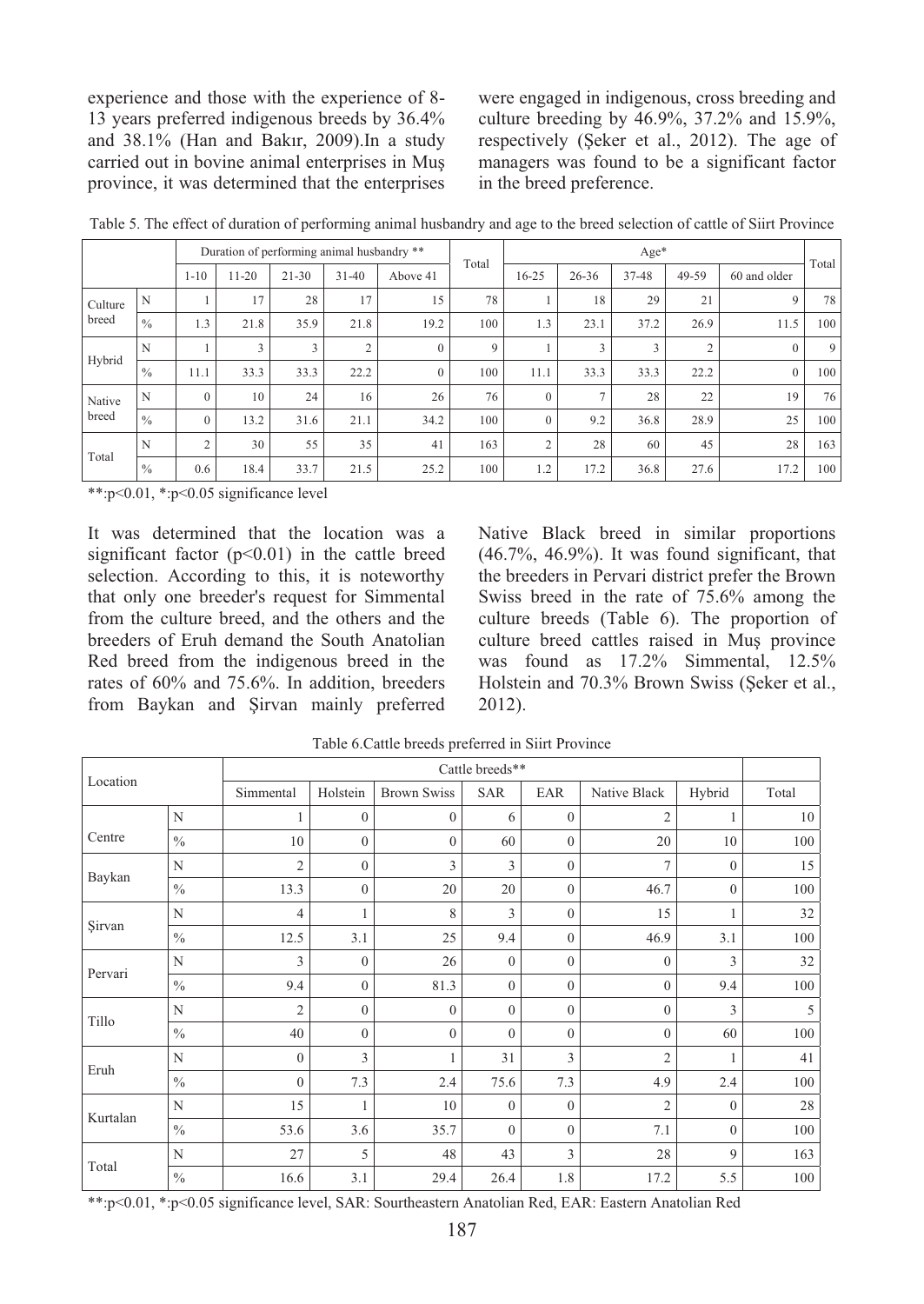Village type was found to be a significant factor in the cattle breed preference  $(p<0.01)$ . Accordingly, while the enterprises located in mountain villages preferred the Southeastern Anatolian Red cattle breed from among indigenous breeds, and the Brown Swiss cattle breed from among culture breeds, it was observed that the enterprises in slope villages were more willing in the preference of the Brown Swiss breed from among culture breeds compared to those in mountain villages. The enterprises in lowland villages raise the Simmental breed in addition to the Brown Swiss cattle breed from among culture breeds (Table 7).

|                   |               |           |                    |                              | Cattle breeds**                 |             |              |                |       |
|-------------------|---------------|-----------|--------------------|------------------------------|---------------------------------|-------------|--------------|----------------|-------|
| Village type      |               | Simmental | Holstein           | <b>Brown</b><br><b>Swiss</b> | <b>SAR</b>                      | EAR         | Native Black | Hybrid         | Total |
|                   | N             | 12        | 4                  | 18                           | 29                              | 3           | 14           | 6              | 86    |
| Mountain villages | $\frac{0}{0}$ | 14        | 4.7                | 20.9                         | 33.7                            | 3.5         | 16.3         | ⇁              | 100   |
|                   | N             |           | $\Omega$           | 16                           | 11                              | $\Omega$    | 9            | $\overline{2}$ | 39    |
| Slope villages    | $\frac{0}{0}$ | 2.6       | $\Omega$           | 41                           | 28.2                            | $\Omega$    | 23.1         | 5.1            | 100   |
|                   | N             | 14        |                    | 14                           | 3<br>$\theta$<br>$\overline{4}$ |             | 37           |                |       |
| Lowland villages  | $\frac{0}{0}$ | 37.8      | 2.7                | 37.8                         | 8.1                             | $\Omega$    | 10.8         | 2.7            | 100   |
|                   | N             | $\theta$  | $\theta$           | $\Omega$                     | $\theta$                        | $\Omega$    |              | $\theta$       | 1     |
| Migrant villages  | $\frac{0}{0}$ | $\theta$  | $\Omega$           | $\Omega$                     | $\Omega$                        | $\Omega$    | 100          | $\Omega$       | 100   |
|                   | N             | 27        | 3<br>5<br>48<br>43 |                              | 28                              | $\mathbf Q$ | 163          |                |       |
| Total             | $\%$          | 16.6      | 3.1                | 29.4                         | 26.4                            | 1.8         | 17.2         | 5.5            | 100   |

Table 7. The effect of village types to the cattle breed selection of Siirt Province

\*\*:p<0.01, \*:p<0.05 significance level, SAR: Sourtheastern Anatolian Red, EAR: Eastern Anatolian Red

Educational background was significant  $p<0.05$ in the breed preference of enterprises, while illiterate ones preferred SAR from indigenous breeds and the Brown Swiss breed from culture breeds, the ratio of SAR decreased in primary school graduates, and it was observed that the demand for the Brown Swiss and Simmental breeds from culture breeds increased, and the demand for Native Black cattle also increased. While there was a rapid increase (33.3%) in the Simmental breed, a similar situation was observed in the cross breed in secondary school graduates compared to others. Although the fact that the number of enterprises with high school graduates was small was taken into account, it was remarkable that the Brown Swiss breed was preferred at the highest rate (Table 8).

| Education        |               |           |          | Cattle breeds*     |            |              |                |        | Total |
|------------------|---------------|-----------|----------|--------------------|------------|--------------|----------------|--------|-------|
|                  |               | Simmental | Holstein | <b>Brown Swiss</b> | <b>SAR</b> | EAR          | Native Black   | Hybrid |       |
|                  | N             | 5         |          | 8                  | 14         | $\theta$     | 6              |        | 36    |
| Not educated     | $\frac{0}{0}$ | 13.9      | 5.6      | 22.2               | 38.9       | $\mathbf{0}$ | 16.7           | 2.8    | 100   |
|                  | N             | 16        |          | 32                 | 28         | 3            | 20             | 3      | 105   |
| Primary school   | $\frac{0}{0}$ | 15.2      | 2.9      | 30.5               | 26.7       | 2.9          | 19             | 2.9    | 100   |
|                  | N             | 5         | $\Omega$ | $\overline{4}$     | $\Omega$   | $\theta$     | $\overline{c}$ | 4      | 15    |
| Secondary school | $\frac{0}{0}$ | 33.3      |          | 26.7               | $\theta$   | $\mathbf{0}$ | 13.3           | 26.7   | 100   |
|                  | N             |           |          | 4                  |            | $\theta$     | $\theta$       |        |       |
| High school      | $\frac{0}{0}$ | 14.3      | $\Omega$ | 57.1               | 14.3       | $\theta$     | $\theta$       | 14.3   | 100   |
| Total            | N             | 27        |          | 48                 | 43         | 3            | 28             | 9      | 163   |
|                  | $\frac{0}{0}$ | 16.6      | 3.1      | 29.4               | 26.4       | 1.8          | 17.2           | 5.5    | 100   |

Table 8.The effect of education to the cattle breed selection of Siirt Province

\*\*:p<0.01, \*:p<0.05 significance level, SAR: Sourtheastern Anatolian Red, EAR: Eastern Anatolian Red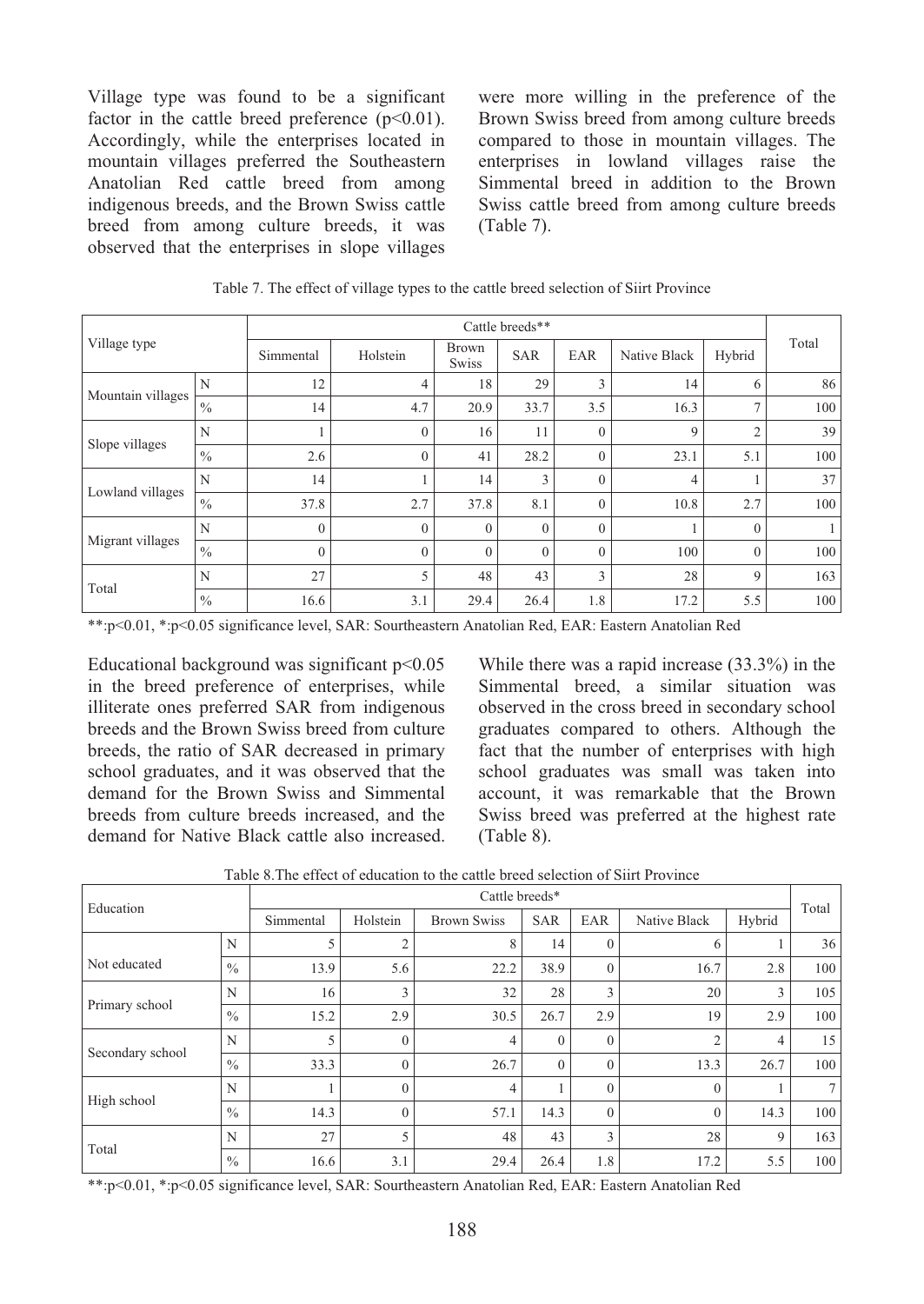In the preference of breeds raised in enterprises, while beginners in animal enterprises, while husbandry preferred indigenous breed and SAR, this ratio decreased to 25.2% in those who performed it as a predecessor job, and the culture breed ratios increased to 30.5% and 17.2% in the Brown Swiss breed and Simmental breed, respectively. Accordingly, it is observed that the beginners appear to be more distant to culture breeds (Table 9).

|                 |               |           |          | Cattle breeds**   |            |      |              |          |                  |
|-----------------|---------------|-----------|----------|-------------------|------------|------|--------------|----------|------------------|
| Career          |               | Simmental | Holstein | <b>BrownSwiss</b> | <b>SAR</b> | EAR  | Native Black | Hybrid   | Total            |
| Beginner        | N             |           |          |                   |            |      | $\theta$     |          | 12 <sup>1</sup>  |
|                 | $\frac{0}{0}$ | 8.3       | 16.7     | 16.7              | 41.7       | 16.7 | $\Omega$     |          | 100 <sup>1</sup> |
|                 | N             | 26        |          | 46                | 38         |      | 28           |          | 151              |
| Predecessor job | $\frac{0}{0}$ | 17.2      |          | 30.5              | 25.2       | 0.7  | 18.5         | $\theta$ | 100 <sup>1</sup> |
|                 | N             | 27        |          | 48                | 43         |      | 28           |          | 163              |
| Total           | $\%$          | 16.6      | 3.1      | 29.4              | 26.4       | 1.8  | 17.2         | 5.5      | 100 <sup>1</sup> |

Table 9. The effect of career to the cattle breed selection of Siirt Province

\*\*:p<0.01, \*:p<0.05 significance level, SAR: Sourtheastern Anatolian Red, EAR: Eastern Anatolian Red

The number of employees in the enterprise was found to be a significant  $(p<0.01)$  factor in the preference of cattle breeds in enterprises. Accordingly, while SAR from indigenous breeds and the Brown Swiss breed from culture breeds were intensively preferred in the enterprises with 1-2 employees, the ratio of SAR from indigenous breeds increased and the ratio of the Brown Swiss breed decreased as the

number of employees increased to 3-4 people. While the SAR breed was not demanded if the number of employees was 7 and over, significant increases (50% and 66.7%) were determined in the Simmental breed among culture breeds. It was found remarkable that the demand for the Holstein breed among culture breeds was low in this region (Table 10).

|  | Table 10. The effect of number of employees in the farm to the cattle breed selection of Siirt Province |  |  |  |  |
|--|---------------------------------------------------------------------------------------------------------|--|--|--|--|
|  |                                                                                                         |  |  |  |  |

| Number of employees |               |                |              | Cattle breeds**    |            |              |              |          |       |
|---------------------|---------------|----------------|--------------|--------------------|------------|--------------|--------------|----------|-------|
| in the farm         |               | Simmental      | Holstein     | <b>Brown Swiss</b> | <b>SAR</b> | EAR          | Native Black | Hybrid   | Total |
|                     | N             | 6              |              | 23                 | 13         | $\mathbf{0}$ | 11           | 6        | 60    |
| $1 - 2$             | $\frac{0}{0}$ | 10             | 1.7          | 38.3               | 21.7       | $\Omega$     | 18.3         | 10       | 100   |
| $3 - 4$             | N             | 8              | 4            | 13                 | 27         | 3            | 10           |          | 66    |
|                     | $\%$          | 12.1           | 6.1          | 19.7               | 40.9       | 4.5          | 15.2         | 1.5      | 100   |
| $5 - 6$             | N             | 5              | $\Omega$     | 8                  | 3          | $\mathbf{0}$ | 6            |          | 23    |
|                     | $\frac{0}{0}$ | 21.7           | $\Omega$     | 34.8               | 13         | $\mathbf{0}$ | 26.1         | 4.3      | 100   |
| $7 - 8$             | N             | $\overline{4}$ | $\Omega$     | 1                  | $\Omega$   | $\theta$     | $\mathbf{0}$ |          | 6     |
|                     | $\frac{0}{0}$ | 66.7           | $\mathbf{0}$ | 16.7               | $\theta$   | $\mathbf{0}$ | $\mathbf{0}$ | 16.7     | 100   |
| $9+$                | N             | $\overline{4}$ | $\theta$     | $\mathbf{3}$       | $\Omega$   | $\theta$     |              | $\theta$ | 8     |
|                     | $\frac{0}{0}$ | 50             | $\Omega$     | 37.5               | $\Omega$   | $\theta$     | 12.5         | $\theta$ | 100   |
| Total               | N             | 27             | 5            | 48                 | 43         | 3            | 28           | 9        | 163   |
|                     | $\%$          | 16.6           | 3.1          | 29.4               | 26.4       | 1.8          | 17.2         | 5.5      | 100   |

\*\*:p<0.01, \*:p<0.05 significance level, SAR: Sourtheastern Anatolian Red, EAR: Eastern Anatolian Red

Significant differences were found in the breed preferences according to the altitude at which the enterprises were located  $(p<0.01)$ . Accordingly, while an increase was determined in the demand for the Brown Swiss breed, which is resistant to high altitudes, among culture breeds along with the increase in altitude, a decrease was determined in the